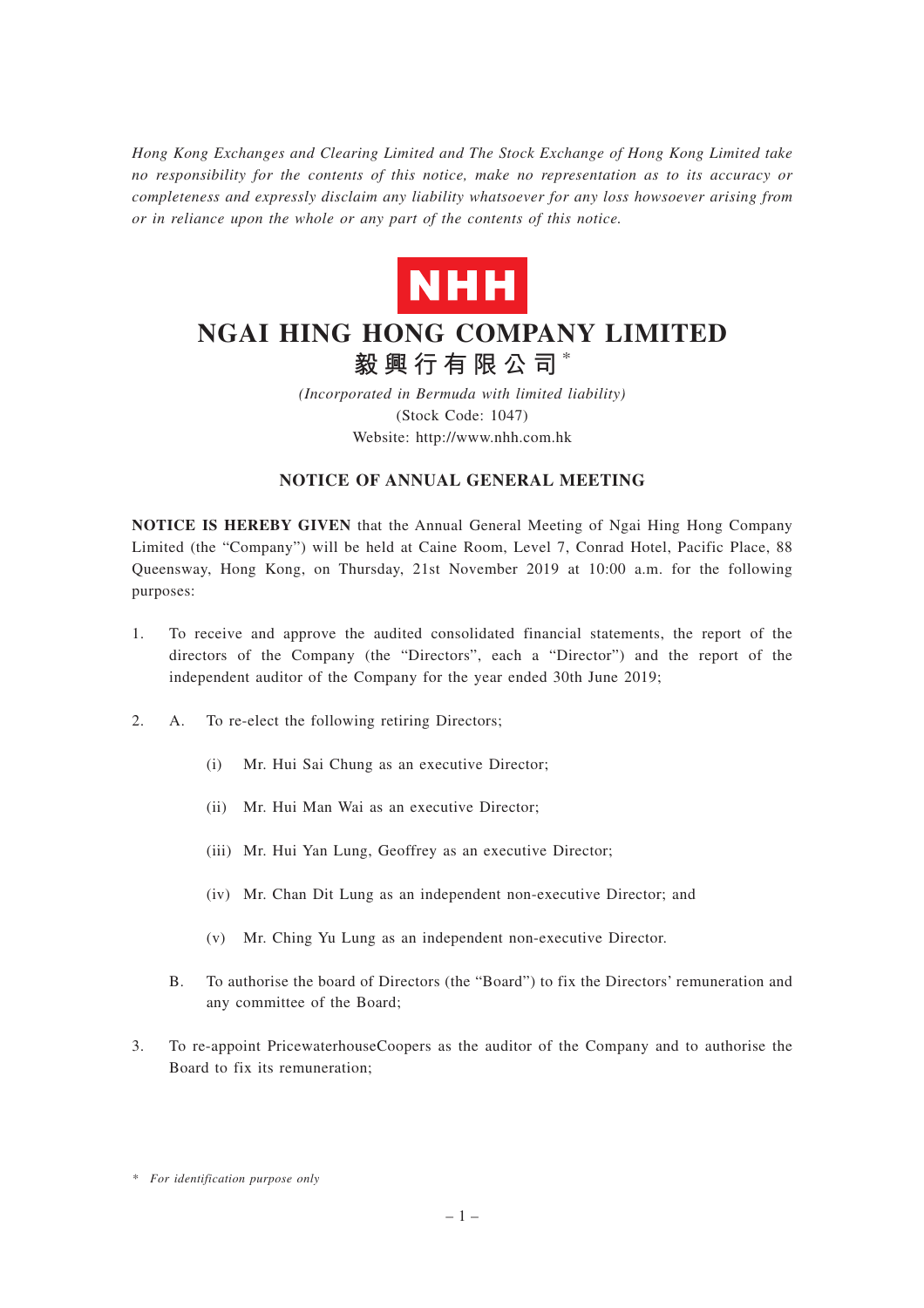4. As special business, to consider and, if thought fit, pass with or without amendments, the following ordinary resolutions:

## A. "**THAT**:

- (a) subject to paragraph (c) below, the exercise by the Directors during the Relevant Period (as defined below) of all powers of the Company to allot, issue and deal with additional shares in the capital of the Company (the "Shares") and to make and grant offers, agreements and options which would or might require the exercise of such power be and is hereby generally and unconditionally approved;
- (b) the approval in paragraph (a) above shall authorise the Directors during the Relevant Period to make and grant offers, agreements and options which would or might require the exercise of such power during or after the end of the Relevant Period;
- (c) the aggregate number of Shares allotted or agreed conditionally or unconditionally to be allotted (whether pursuant to an option or otherwise) by the Directors pursuant to the approval in paragraph (a) above, otherwise than pursuant to (i) a Rights Issue (as defined below); (ii) the exercise of rights of subscription under the terms of any warrants or other securities issued by the Company as at the date of this resolution carrying a right to subscribe for or purchase Shares; or (iii) the exercise of the subscription rights under the share option schemes of the Company, shall not exceed 20 per cent. of the aggregate number of Shares in issue as at the date of passing this resolution and the said approval shall be limited accordingly; and
- (d) for the purposes of this resolution:

"Relevant Period" means the period from the passing of this resolution until whichever is the earliest of:

- (i) the conclusion of the next annual general meeting of the Company;
- (ii) the expiration of the period within which the next annual general meeting of the Company is required by the bye-laws of the Company or any applicable law to be held; or
- (iii) the revocation or variation of the authority given under this resolution by an ordinary resolution of the shareholders of the Company in general meeting; and

"Rights Issue" means an offer of shares open for a period fixed by the Directors to holders of shares on the register of members of the Company on a fixed record date in proportion to their then holdings of such shares (subject to such exclusions or other arrangements as the Directors may deem necessary or expedient in relation to fractional entitlements or legal or practical problems under the laws of, or the requirements of any recognised regulatory body or any stock exchange in, any territory)."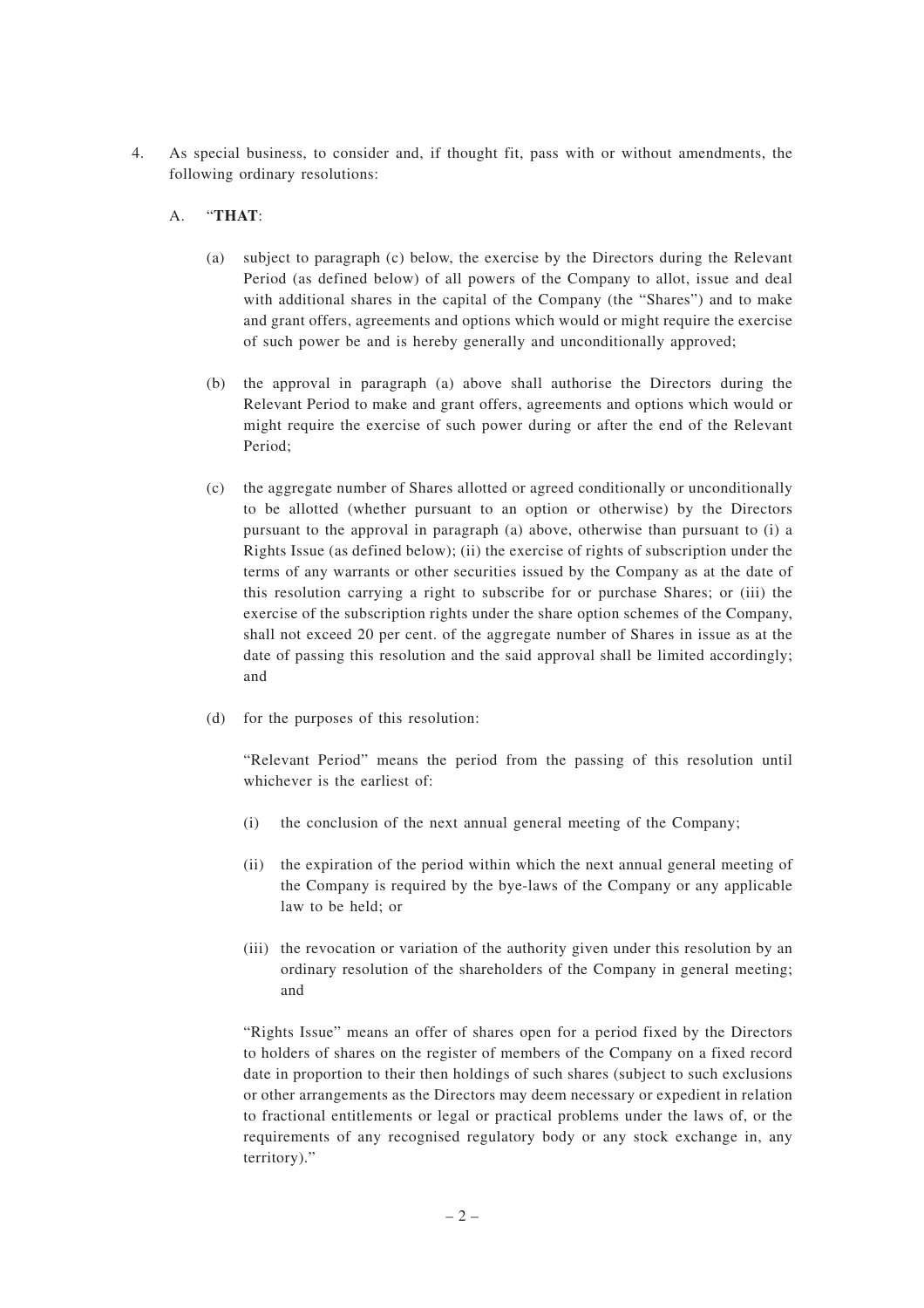#### B. "**THAT**:

- (a) the exercise by the Directors during the Relevant Period (as defined below) of all powers of the Company to repurchase Shares on the Stock Exchange, subject to and in accordance with all applicable laws, be and is hereby generally and unconditionally approved;
- (b) the aggregate number of Shares to be repurchased by the Company pursuant to the approval in paragraph (a) above during the Relevant Period shall not exceed 10 per cent. of the aggregate number of Shares in issue as at the date of passing this resolution and the said approval shall be limited accordingly; and
- (c) for the purposes of this resolution:

"Relevant Period" means the period from the passing of this resolution until whichever is the earliest of:

- (i) the conclusion of the next annual general meeting of the Company;
- (ii) the expiration of the period within which the next annual general meeting of the Company is required by the bye-laws of the Company or any applicable law to be held; or
- (iii) the revocation or variation of the authority given under this resolution by an ordinary resolution of the shareholders of the Company in general meeting."
- C. "**THAT** conditional upon resolution no. 4B above being passed, the aggregate number of Shares which are repurchased by the Company under the authority granted to the Directors as mentioned in resolution no. 4B above shall be added to the aggregate number of Shares that may be allotted or agreed conditionally or unconditionally to be allotted by the Directors pursuant to resolution no. 4A above, provided that such amount shall not exceed 10 per cent. of the aggregate number of Shares in issue as at the date of passing this resolution."

By Order of the Board **Ngai Hing Hong Company Limited Chan Ka Ho** *Company Secretary*

Hong Kong, 21st October 2019

*Head office and principal place of business in Hong Kong:* Unit 3, 6th Floor Hopeful Factory Centre 10 Wo Shing Street Fo Tan, Shatin New Territories Hong Kong